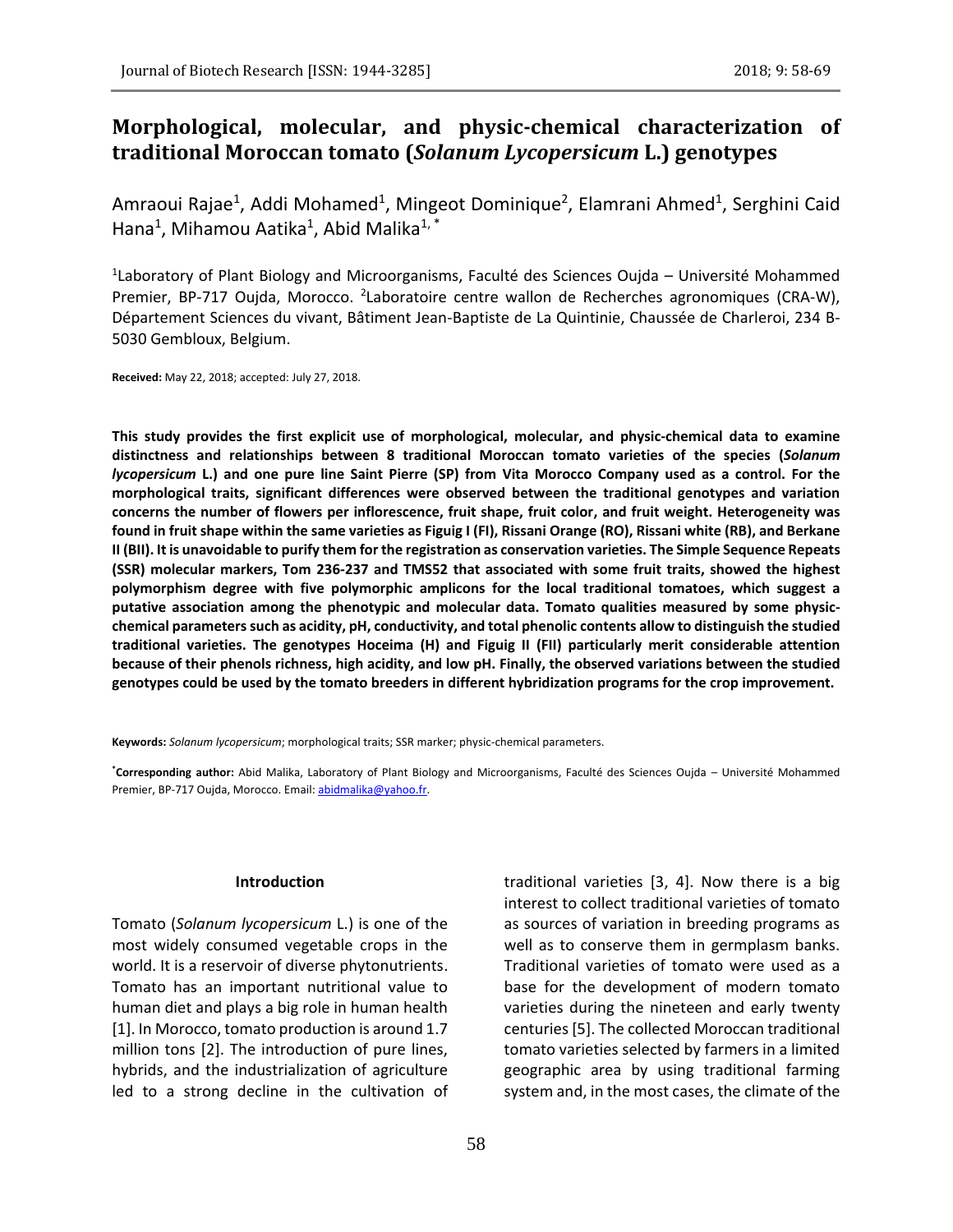cultivation region can be defined as arid inferior. Such traditional tomato genotypes are typically characterized by good stress tolerance and local adaptability [6] and are promising genetic sources to incorporate valuable traits in cultivated varieties [7].

Characterization is an important method for the identification of a genetic diversity between varieties. The genotypes could be easily differentiated by morphological, biochemical, and molecular characterization. Many molecular markers were used to set up genetic variation in tomato cultivar collection. Molecular SSR marker is one of the most suitable markers for variety identification as it has great discrimination power for varieties with limited genetic variation [8]. Although molecular markers are an efficient tool to investigate the genetic basis of agronomic traits between breeding lines, morphological characterization remains essential to define the characteristics of local varieties for their protection and registration as recognized conservation varieties [9, 10]. Additionally, variations found among the genotypes based on morphological and agronomical characteristics could be used by the tomato breeders in different hybridization programs for the crop improvement and could be a tool to link quantitative trait loci (QTLs) responsible of this variation to functional genes. Physic-chemical traits as phenolic contents, titrable acidity, and other quality parameters could be useful in the selection of the cultivated variety either for direct use or breeding purposes [11, 12]. Those parameters are related to genetic features, cultivation conditions, and/or handling and storage methods [13, 14]. Indeed, phenolic compounds have been reported as cultivars and varieties-distinguishing factors in some plant products [15] being dependent on genotype and environmental factors [16].

The present study was aimed to characterize a different set of tomato populations belonging to traditional varieties from different regions of Morocco. Morphological characterization was performed based on highly heritable traits as inflorescence, flower, and fruit. These conventional descriptors have been complemented with a set of 14 nuclear Simple Sequence Repeats (SSR) as molecular markers. We evaluated some physic-chemical parameters as total phenolic contents, titrable acidity, pH, and electrical conductivity, which could be used for increasing nutritional value through germplasm improvement programs.

### **Materials and methods**

# **Plant materials**

Nine lots of tomato were studied in this investigation including one commercial pure line of French origin "Saint Pierre" (SP) from Vita Morocco Company (Casablanca, Morocco) used as a control. The other lots were collected from four different regions of Morocco: (1) Berkane region (north east): two tomato lots noted as Berkane I (BI) and Berkane II (BII); (2) Figuig region (south east): two tomato lots noted as Figuig I (FI) and Figuig II (FII); (3) Rissani region (south west): three batches noted as Rissani white (RB), Rissani orange (RO), and Rissani Black (RN), in which we found a difference in color among the seeds; (4) Al-Hoceima region (north): one tomato lot noted as Al-Hoceima (H).

The seeds of each lot of tomato were sown in the greenhouse for germination and growth. After two weeks of sowing, the seedlings were transplanted into the experimental plot with a spacing of 90 x 40  $\text{cm}^2$  per standard cultural recommendations for the area in a randomized complete block design and grown in a greenhouse at the nursery of the park Lala Aïcha with regular watering. The climate in this region can be defined as arid inferior. Tomatoes were harvested at the optimum ripeness stage and immediately used for analysis.

# **Traits evaluated**

Phenotypic data were evaluated for growth, yield, and fruit quality traits during 2016 - 2017. Morphological characters were studied in selected tomato accessions by already set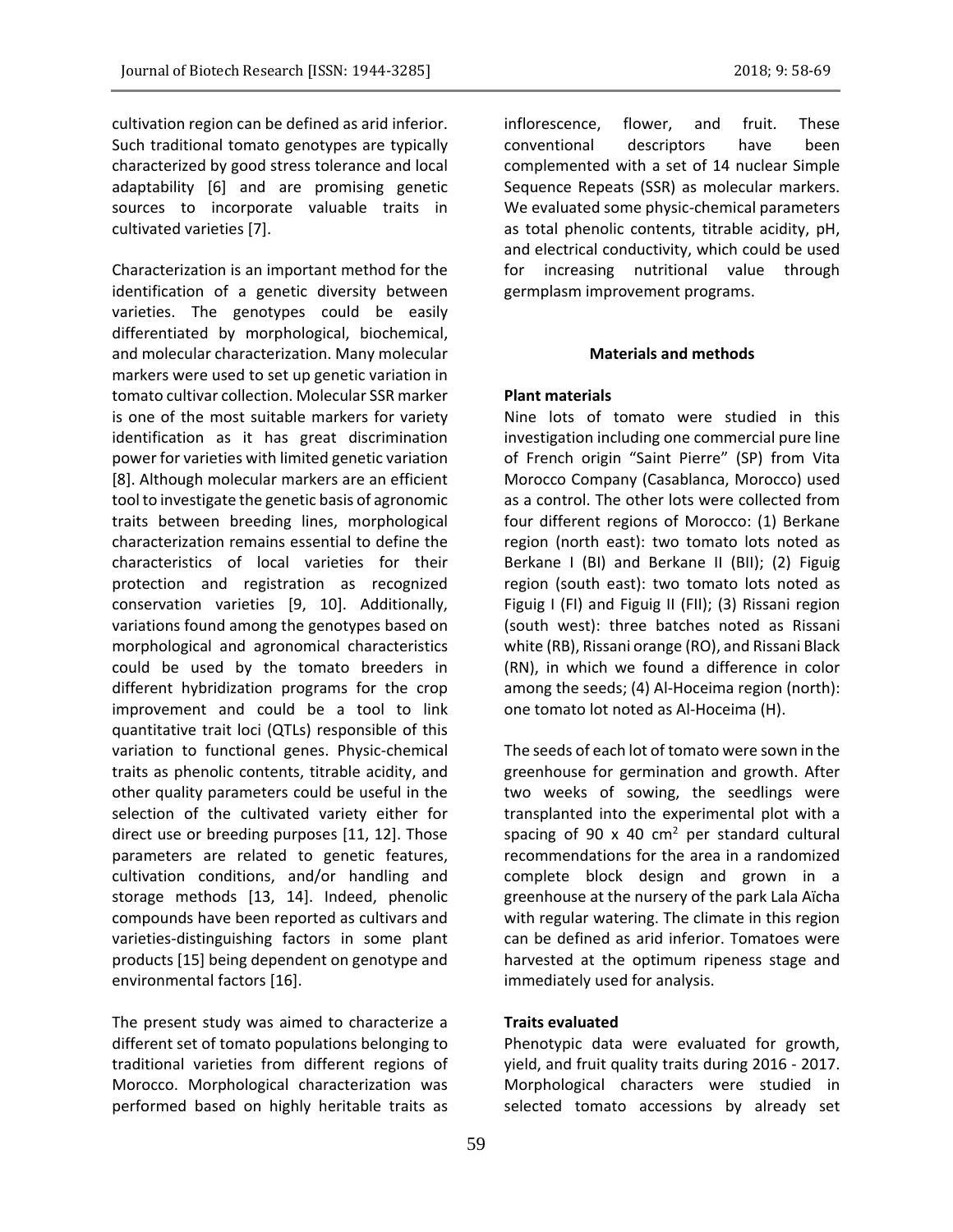standards for morphological characters by International Plant Genetic Resources Institute (IPGRI) tomato descriptor [17]. These characterizations include the plant growth type, number of flowers per inflorescence, fruit weight, fruit morphology i.e. fruit shape and color, and numbers of fruit locules.

# **Genomic DNA isolation**

A group of 8 commercial hybrids tomatoes named 620, 621, 622, ABR 620 Global,1-G-48- 6032, Emperador RZ, BrigeorE, RTM105 were added to evaluate the SSR markers and to determine the relationship with the local varieties.

For total genomic DNA extraction, fresh leave of each lot of tomato were grounded in liquid nitrogen and stored at -80°C. Genomic DNA isolation was performed following the procedure of the DNeasy Qiagen Plant mini kit (QIAGEN, Germantown, MD, USA).

### **SSR-PCR amplification**

For SSR analysis, among the relatively high number of SSR loci already reported in tomato, 14 simple sequence repeat (SSR) markers were selected from the published data [18, 19] or on the website of Solanaceae Genomics Network (http://solgenomics.net) to obtain a good coverage of the tomato genome. Some SSRs were selected to include a group of loci in regions harboring reported QTLs that affect several fruit features like Tom 236-237, TM 52, and TM 63, whereas the remaining SSRs do not have a known linkage with genes of interest. These molecular markers are used to search for possible associations between molecular markers and morphological traits.

PCR amplification was performed in a 20 µl total volume, containing 20 ng of genomic DNA, 0.25 mM of each primer, 200 µM dNTPs, 1.5 mM  $MgCl<sub>2</sub>$ , 1 mg/ml BSA, 1X PCR buffer, and 1 U Taq DNA polymerase (Promega, Madison, WI, USA).

The amplifications were conducted with Thermal Cycler (Applied Biosystems, Grand Island, NY,

USA) with an initial 5 min at 94°C followed by 35 cycles of 30s at 94°C, 45s at X°C, and 1min 30s at 72°C, ended by 7min final extension cycle at 72°C. The amplification products were separated and analyzed on a LI-COR sequencer (Westburg, Leusden, The Netherlands) using a 6.5% acrylamide gel. The length of the alleles was determined by comparison with marker loaded on adjacent gel tracks. The raw data were collected and analyzed by the analysis software "Gene ImageIR" (Westburg, Leusden, The Netherlands).

# **Cluster analysis**

All tested varieties (Traditional varieties, hybrids commercial, and the pure line SP) were clustered based on the estimated genetic distance. The positions of an SSR bands were scored and transformed into a binary character matrix. Genetic similarities between genotypes were calculated according to the method of Nei and Li [20]. The similarity matrix was subjected to cluster analysis by the unweighted pair group arithmetic method (UPGMA) [21]; and phylogenetic tree was created using the output data and the graphical module of the MVSP 3.1 software.

# **Titrable acidity, pH, electrical conductivity and dry weight**

Physic-chemical traits as total solid percentage dry weight (DW), titrable acidity (TA), pH, and electrical conductivity (EC) were recorded for traditional genotypes and the control SP.

Tomatoes were harvested at the optimum ripeness stage and immediately used for analysis. Five to six tomatoes per sample were weighed and washed with sterile water. To obtain juice, fruit pieces were homogenized in a conventional blender for 1 min. Two hundred grams of homogenate were centrifuged at 4°C, 12,400 g for 10 minutes. The juice was filtered (Whatman #4 filter paper) and used for the analytical determinations. The tomato homogenate was dried at 65°C for 72h to determine the dry weight (DW).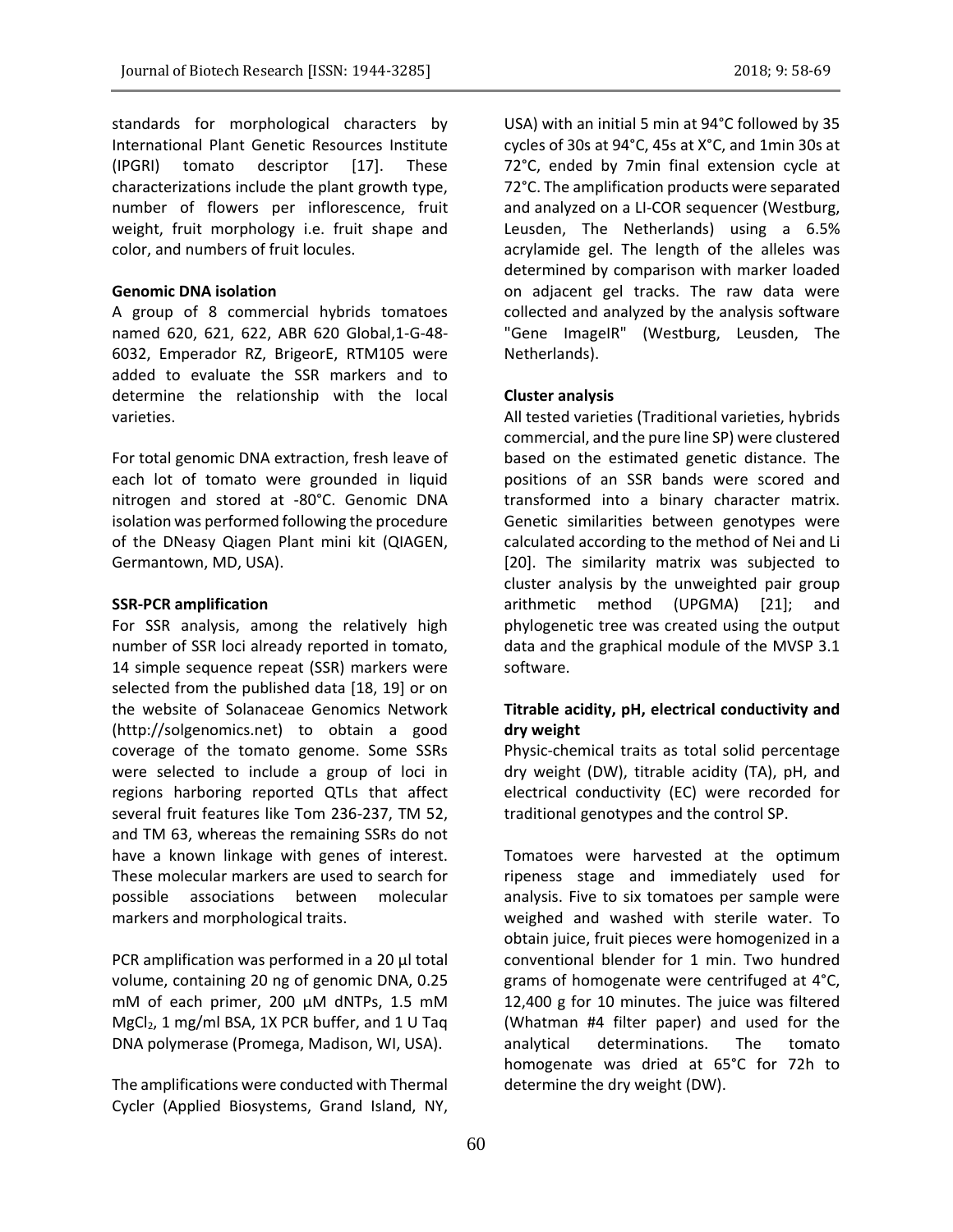The EC and pH were directly determined in the juice using a conductivity meter and a pH meter, respectively. Titrable acidity (TA) was determined according to the Association of Official Analytical Chemists (AOAC) Official Method 942.15 [22]. The pH of the tomato juice (100 mL) was raised to pH 8.1 with 0.1 N NaOH.

# **Determination of total phenolic contents**

Dried tomato slices (10 g) were stirred with 100 mL MeOH at 30°C for overnight. The extract was filtered through Whatman #1 filter paper for removal of seed particles. The residue was reextracted with 60 mL methanol. The obtained extracts were filtered again, pooled and concentrated under vacuum at 40°C. These methanolic extracts were used for phenolic and antioxidant analyses.

The Folin-Ciocalteu method was used to measure the total phenolic compounds [23]. For the analysis, from each sample, 0.5 mL of methanolic extract solution was added to 0.5 mL of Folin- Ciocalteu reagent (Prolabo, Paris France) followed by 4 mL of 1 M sodium carbonate. The test tubes were incubated at 45°C for 5 min and cooled in cold water. Absorbance was measured at 765 nm using a Shimadzu 1600-UV spectrophotometer (Shimadzu, Kyoto, Japan). The results were compared to a gallic acid calibration curve.

### **Statistical analysis**

Statistical analysis was performed using SPSS program (version 20). Analysis of variance (ANOVA) and Duncan's multiple range test ( $P \leq$ 0.05) were used to establish possible significant variation among the traditional genotypes.

# **Results and discussion**

### **Morphological analysis**

In this study, 9 local tomato accessions were used including one pure line variety (SP) from Vita Morocco Company used as a control. The traditional genotypes were collected from farmers in a limited area and were issued from natural and farmers' selection and adapted to an arid climate. The evaluation of the diversity of these accessions was based on some phenotypic fruit traits, which indicated that fruit size, shape, and colour were the most important characters of the tomato [24] and they were essential for the definition of a variety [5]. Furthermore, other study noticed in the morphological characterization of Greek tomato landraces that the majority of genotypic variation was found especially in fruit traits [25]. The 9 tomato accessions were characterized morphologically by comparing the plant growth type, inflorescence characters, number of flowers per inflorescence, fruit weigh, fruit morphology i.e. fruit shape, colour, and numbers of fruit locules. Those characters were evaluated in each plant and fruit characterization was performed using a pool of at least 25 fruits per accession. The fruits were harvested at the mature stage.

In growth type, all the traditional cultivars produced plants with semi-undetermined growth habit except for the control SP, FI, and H accessions which were undetermined.

For the other morphological and yield traits, significant differences were shown between the traditional genotypes with certain morphology for each genotype. Flowering was an important parameter directly related to yield and productivity of plants. This trait was different across the different tested genotypes. Indeed, the number of days to flowering after sowing ranged from 71 days for FI to 88 days for RB. Inflorescence type varied from uniparous to multiparous and the mean value of flowers per inflorescence varied from 3.91 for FII to 6.07 for RO genotypes (Table 1). Exterior colour of mature fruit varied from red for H and BI to pink for FI including orange for the rest genotypes as the control. In a similar way the largest mean fruit weight (174 g) was recorded by FI (Table 1) while RB had the smallest fruit weight (95 g). Weight difference was found between populations of the studied traditional genotypes and was in general higher than that obtained in the SP control. On a collection of 94 commercial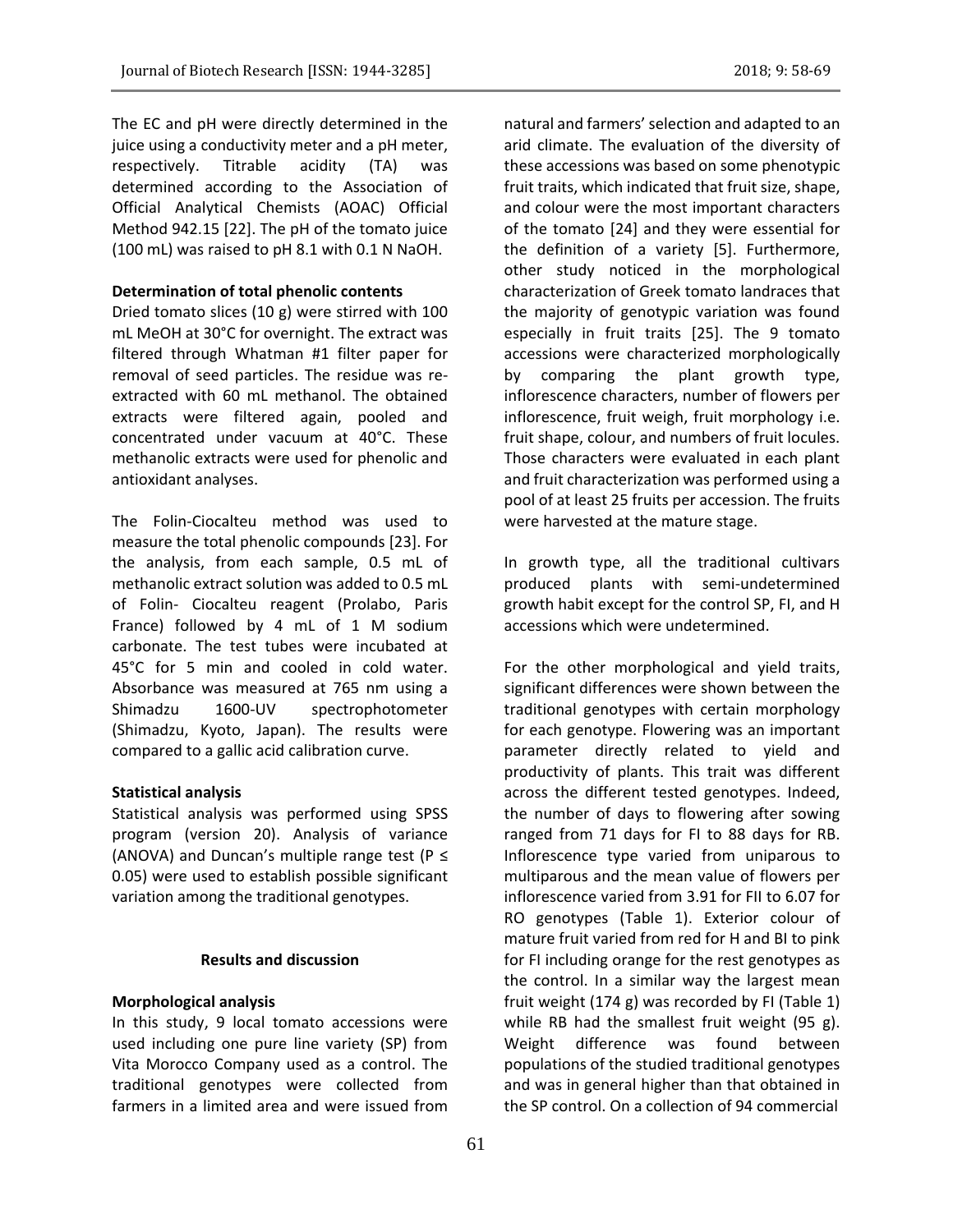|                         | fruit weight (g)                 | fruit width                | fruit lenght                  | fruit lenght/fruit           | mumber of                                                | number of flowers              | external ripe |
|-------------------------|----------------------------------|----------------------------|-------------------------------|------------------------------|----------------------------------------------------------|--------------------------------|---------------|
|                         |                                  | (cm)                       | (c <sub>m</sub> )             | width ratio                  | locules                                                  | per inflorescence              | fruit color   |
| FI                      | 174.45±69.74b                    | $6,98\pm1,18^d$            | $6,23\pm1,07$                 | $ 0,92\pm0,18$ ch            | $6,5\pm1,12$ <sup>e</sup>                                | $4,64\pm0,79$ <sup>ab</sup>    | pink          |
| <b>RO</b>               | $146,64 \pm 53,60$ <sup>ab</sup> | $6,9\pm0,8$ <sup>cd</sup>  | $5,45 \pm 1,17$ <sup>bc</sup> | $0.79 \pm 0.15$ <sup>a</sup> | $4,66 \pm 1,26$                                          | $\left  6,07 \pm 1,13 \right $ | orange        |
| BI                      | $129,60 \pm 61,10$ <sup>th</sup> | $6,25\pm1,11$ bod          | $5.59 \pm 1.2$                | $0,9\pm0,13$ ab              | $5,75 \pm 0,44$ <sup>cde</sup> $4 \pm 0,67$ <sup>a</sup> |                                | <b>Ired</b>   |
| FП                      | $147,65 \pm 57,67$ ab            | $6,36\pm0.88$ bol          | $6,03\pm1,34$ <sup>c</sup>    | $ 0.94\pm0.14$ <sup>b</sup>  | $5,83 \pm 1,18$ de                                       | $3.91 \pm 0.74$ <sup>-1</sup>  | orange        |
| <b>RB</b>               | $95,11 \pm 90,62$ <sup>a</sup>   | $4,44\pm1,37$ <sup>a</sup> | $3,54\pm1,19^a$               | $0.79 \pm 0.09$ <sup>a</sup> | $3,66 \pm 0,68$ <sup>a</sup>                             | $5,23\pm0,73$ <sup>b</sup>     | orange        |
| <b>SP</b>               | $140,91 \pm 46,38$ ch            | $6,11\pm0.26$              | $5,71\pm0,68$                 | $0.93 \pm 0.08$              | $5 \pm 1.17$                                             | 5±0,87                         | orange        |
| BП                      | $135,18 \pm 60,65$ co            | $5,82\pm0,91$              | $4,81 \pm 0,36$ <sup>b</sup>  | $0,85\pm0,18$ ch             | $6 \pm 0$ de                                             | $ 5,17\pm1,04$ <sup>b</sup>    | orange        |
| <b>RN</b>               | 149,50±41,32±                    | $5,71\pm0.61^b$            | 4,87±0,39 <sup>b</sup>        | $ 0.86 \pm 0.08$ ch          | $5,32\pm0,7$ bcd                                         | $ 4,48\pm1,29$                 | orange        |
| $\overline{\mathbf{H}}$ | $147,60\pm80,11$ <sup>th</sup>   | $6,45\pm0,70$ bod          | $5,32 \pm 1,47$               | $0.84 \pm 0.26$ ch           | $5.5 \pm 0.88$ <sup>cd</sup>                             | 4.94±0.98                      | red           |

**Table 1.** Morphological differences among the selected tomato accessions for some fruit traits.

Values with different letters are different at  $\alpha$  = 0.05

cultivars, the calculated mean, minimum, and maximum values for the fruit weight were 58.2 g, 6.8 g, and 161.4 g respectively [26], which was lower than the results of our collection. The study on 142 Ramellet varieties from Balearic Islands and 29 other local varieties showed a variation for the fruit weight quite lower than the present work [27]. Tomato germplasm showing high variance in some traits indicated that these characteristics had more chance to be improved [28]. Variation in fruit morphology is a prevalent characteristic among cultivated tomato [29]. Fruit shape was heterogeneous within the local cultivars. According to this trait, analysis showed that the collection could be subdivided into four genetic groups. Indeed, obovoid fruit shape was a dominant one for FI, FII, and H genotypes with a moderate admixture level of round and flat shape. The control SP and RN genotype had only round shape. RO, RB, and BII landraces showed flat fruit morphology with round/obovoid mixture. BI genotype displayed round fruit shape with some mixture of flat and obovoid shape. Heterogeneity in fruit shapes (round and flattened) within the same variety was found in the Greek variety "Santorini" [25], as well as in the Italian traditional variety "A pera Abruzzese" in which predominantly round fruit, but also flattened and obovoid fruit in a considerable number of cases were observed [30]. This variation is probably originated by spontaneous crossings during multiplication and by possible seed mixing since seed exchange and mixing is quite usual among variety [5]. Regarding fruit locules, the mean value scaled between 3.66 for RB to 6.5 for FI genotype. The width and length of fruit means (Table 1) varied between 4.44 to 6.98 cm and 3.54 to 6.23 cm respectively, which indicated that RB genotype presented the lowest values and FI genotype presented the highest one. In those genotypes FI and RB, the mean fruit weight was strongly and positively related to flowering date, fruit size (fruit length and width), and the number of locules (NL).

Morphological analysis showed that the local RB genotype clearly differentiated from the other traditional genotypes and showed weak fruit traits. Considering these data, variation among genotypes was particularly evident for some traits such as fruit weight and number of locules. The rest descriptors did not show a wide range of variations. However, the studied genotypes were quite distinct. Other studies on phenotypic diversity on tomato landraces from different countries had shown similar or lower values of diversity [25, 31]. The traits observed in this collection were found during the two years of testing indicating that this diversity was maintained through environmental changes and these traditional varieties represented an interesting model to use them as a source of useful genes for future breeding programs.

### **Molecular analysis**

In this investigation fourteen microsatellite markers were selected from the published data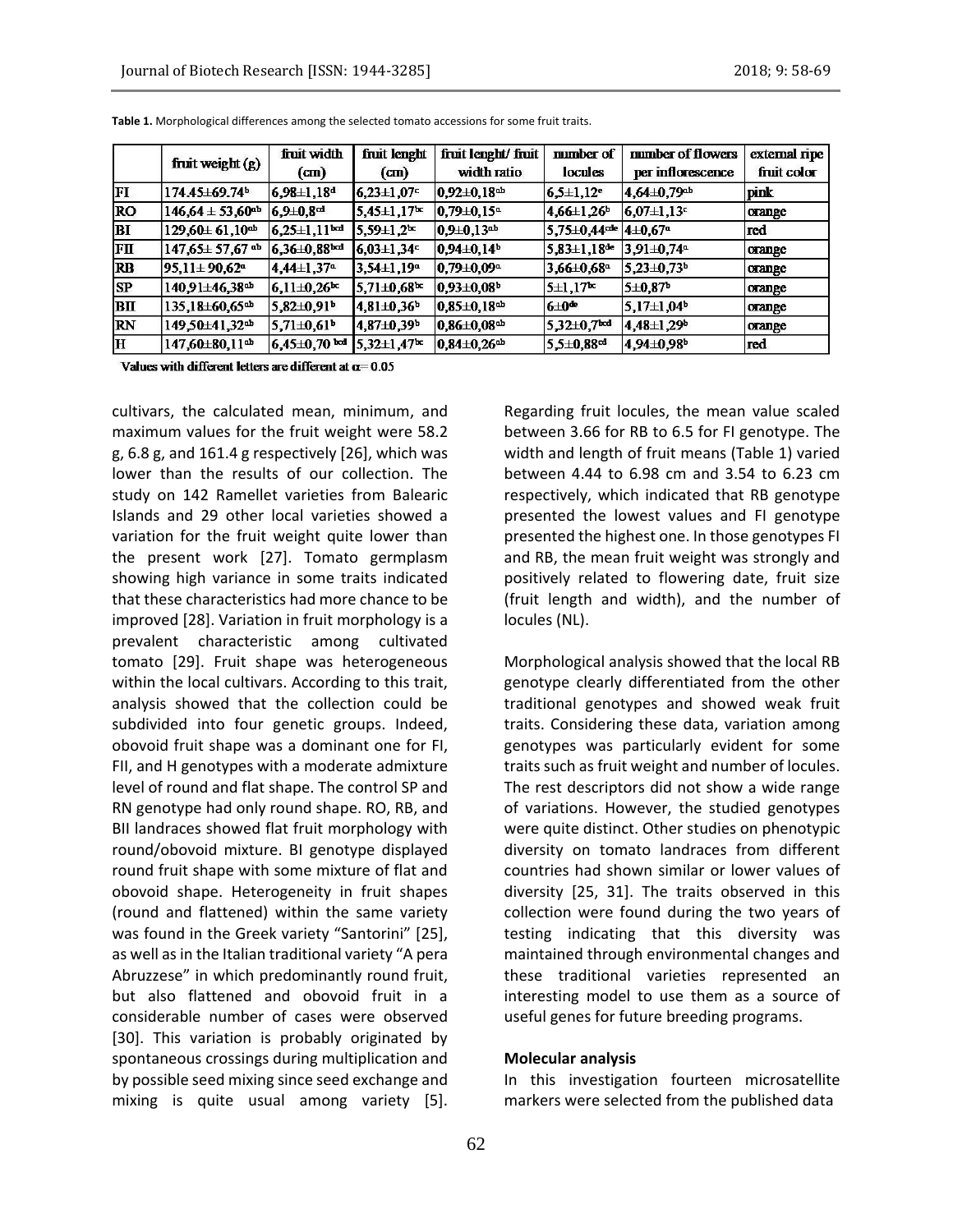| <b>SSR</b> names | <b>Reference</b>                       | Motif            | <b>Forward</b>                | <b>Reverse</b>                | channosume   | To<br>hybridation |
|------------------|----------------------------------------|------------------|-------------------------------|-------------------------------|--------------|-------------------|
| <b>SSR14</b>     | http://solgenomics.net/                | (ATA)9           | <b>TCTGCATCTGGTGAAGCAAG</b>   | <b>CIGGATIGCCIGGTIGATTT</b>   | 3            | 55°C              |
| <b>SSR22</b>     | http://solgenomics.net/                | (AT)11           | <b>GATCGGCAGTAGGTGCTCTC</b>   | <b>CAAGAAACACCCATATCCGC</b>   | 3            | 50°C              |
| <b>SSR26</b>     | http://solgenomics.net/                | (CGG)7           | CGCCTATCGATACCACCACT          | <b>ATIGATCCGTTTGGTTCTGC</b>   | $\mathbf{z}$ | 50°C              |
| <b>SSR63</b>     | http://solgenomics.net/                | (AT)39           | <b>CCACAAACAATTCCATCTCA</b>   | <b>GCTTCCGCCATACTGATACG</b>   | 8            | 55°C              |
| <b>SSR248</b>    | http://solgenomics.net/                | (TA)21           | <b>GCATTCGCTGTAGCTCGTTT</b>   | <b>GGGAGCTTCATCATAGTAACG</b>  | 10           | 55°C              |
| <b>SSR578</b>    | http://solgenomics.net/                | (ААС)6(АТС)5     | <b>ATTCCCAGCACAACCAGACT</b>   | <b>GTTGGTGGATGAAATTTGTG</b>   | 6            | 55°C              |
| TOM236-237       | Suliman-Pollatschek et<br>al 2002      | (AT)16           | <b>GTTTTTTCAACATCAAAGAGCT</b> | <b>GGATAGGTTTCGTTAGTGAACT</b> | 9            | 47°C              |
| <b>TOM184</b>    | Suliman-Pollatschek et<br>al 2002      | (ATTT)3 (ATT)7   | <b>CAACCCCTCTCCTATTCT</b>     | <b>CIGCITIGICGAGITIGAA</b>    | 4            | 45°C              |
| TOM196-197       | Suliman-Pollatschek et<br>al 2002      | (GA)14           | <b>CCTCCAAATCCCAAAACTCT</b>   | <b>TGTTTCATCCACTATCACGA</b>   | 11           | 45°C              |
| TOM210-211       | Suliman-Pollatschek at<br>al. 2002     | (ATA)15          | <b>CGTTGGATTACTGAGAGGTTTA</b> | <b>ACAAAAATTCACCCACATCG</b>   | 4            | 45°C              |
| <b>TMS52</b>     | Areshchenkova and<br>Ganal 2002        | (AC)14 (AT)18    | <b>TICTATCICATTIGGCTTCTTC</b> | <b>TTACCTTGAGAATGGCCTTG</b>   | 12           | 55°C              |
| <b>TMS56</b>     | Areshchenkova and<br><b>Ganal</b> 2003 | (CT)19           | <b>GATCTCAAAGGATGAACAATAC</b> | TCATTAGGAGATTCITTGTATCA       | 1            | 55°C              |
| <b>TMS63</b>     | Areshchenkova and<br><b>Ganal 2002</b> | (AT)4(GT)18(AT)9 | <b>GCAGGTACGCACGCATATAT</b>   | <b>GCTCCGTCAGGAATTCTCTC</b>   | 1            | 60°C              |
| <b>TMS65</b>     | Areshchenkova and<br><b>Ganal</b> 2002 | (TA)25 (GA)20    | <b>AGCTTCATCCATTACGCCAC</b>   | GTGCATCTGGCGTACCTACC          | 12           | 60°C              |

**Table 2.** Set of simple sequence repeats (SSR) primers used in this investigation.

or on the website of Solanaceae Genomics Network (Table 2) and were used to screen the traditional tomato varieties and some other commercial tomato hybrids. A group of 8 commercial hybrids tomatoes named 620, 621, 622, ABR 620 Global, 1-G-48-6032, Emperador RZ, BrigeorE, and RTM105 were added to evaluate the SSR markers and to trace the genetic relationship among all tested tomato cultivars.

Almost all the 14 SSR markers used for the genetic analysis, a polymorphic profile was generated with a total of 83 alleles observed (Table 3). High level of polymorphism was observed within the commercial varieties with 46 alleles while a slightly lower allele number was found within the traditional cultivars (37 alleles). The number of alleles amplified for the traditional tomato cultivars assessed from 2 to 5 alleles while this number varies between 2 and 7 for commercial varieties. In self-pollinated crops, such as tomato, genetic variability is low, which results in low polymorphism [32]. Limited allelic variation was observed in other tomato studies by using high number of SSR markers [33]. In the present study it has been shown that phenotypic and genetic analysis confirmed that these traditional cultivars had maintained a wealth of genetic variation likely mediated by human migration, seed exchange, and natural selection. This type of distinctiveness and relevance materials could represent a good chance to add diversity to analyse the structure of the variation in tomato.

The association between molecular markers and morphological traits, mostly those associated with fruit traits, were investigated in several studies [34, 35] showing a significant association between molecular markers linked with known QTLs and morphological descriptors. The loci Tom 236-237 located on chromosome 9 was significantly associated with the number of flowers per inflorescence and the loci TMS52, located on chromosome 12 was linked among other traits with fruit weight. In the present study, Tom 236-237 and TMS52 markers showed the high polymorphism degree for the local traditional tomatoes with five polymorphic amplicons (Table 3) and seemed to be related to the morphological traits observed in those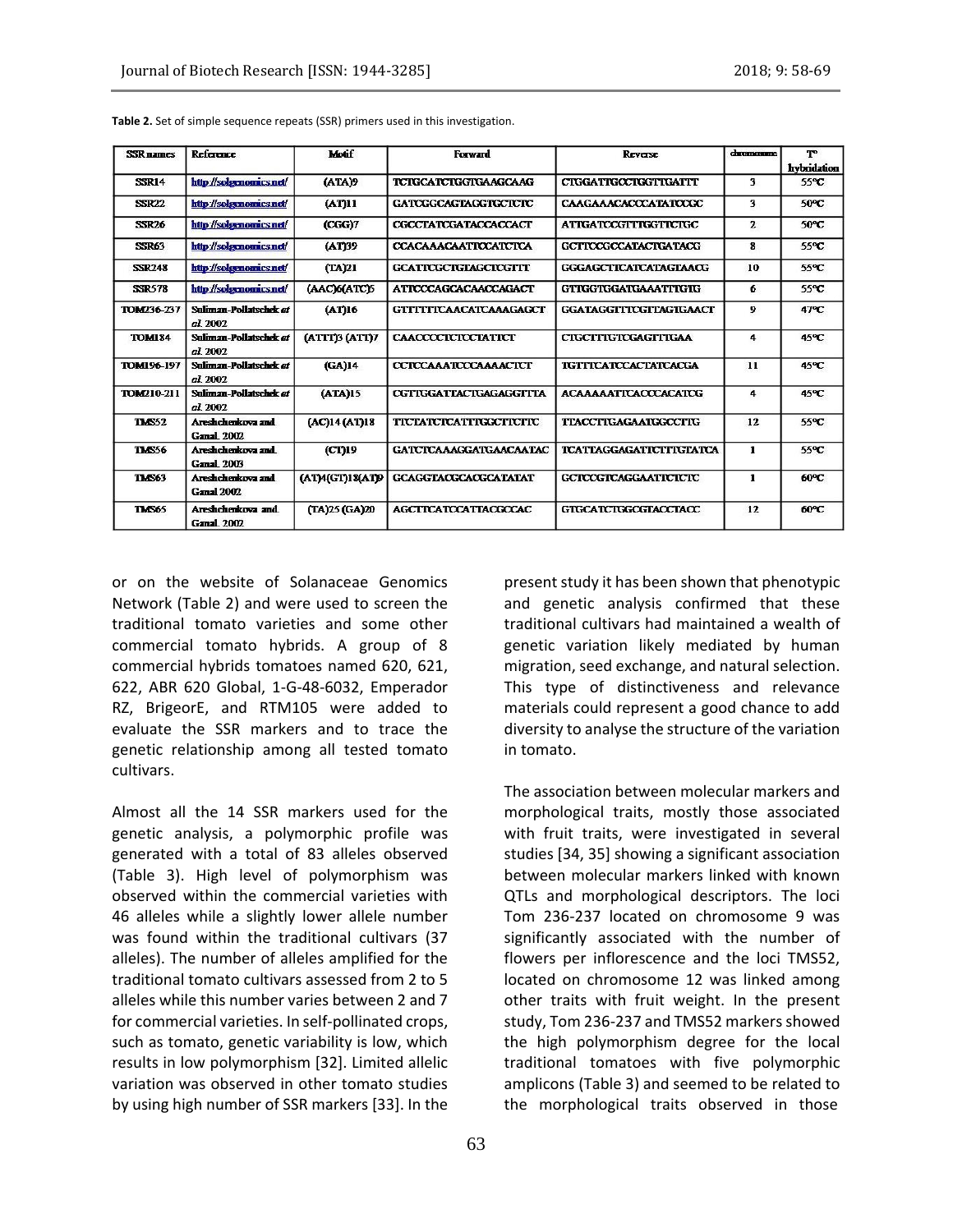|                  |            | Polymorphic bands                            |                             |  |  |
|------------------|------------|----------------------------------------------|-----------------------------|--|--|
| <b>SSR</b> names | Seize (pb) | Local<br>Moroccan<br><b>Tomato genotypes</b> | <b>Commercial varieties</b> |  |  |
| <b>SSR14</b>     | 166-235    |                                              | $\overline{\mathbf{3}}$     |  |  |
| <b>SSR22</b>     | 208-214    | $\overline{2}$                               | $\overline{2}$              |  |  |
| <b>SSR26</b>     | 172-178    | $\overline{\phantom{0}}$                     | $\overline{\mathbf{3}}$     |  |  |
| <b>SSR63</b>     | 206-248    | $\overline{\bf{4}}$                          | ۰                           |  |  |
| <b>SSR248</b>    | 220-251    | $\overline{\mathbf{3}}$                      | 5                           |  |  |
| <b>SSR578</b>    | 290-299    | ÷                                            | $\overline{2}$              |  |  |
| <b>TOM184</b>    | 163-206    | $\overline{2}$                               | 4                           |  |  |
| TOM196-197       | 206-214    | $\overline{\mathbf{3}}$                      | $\boldsymbol{4}$            |  |  |
| TOM210-211       | 216-222    | $\overline{\mathbf{3}}$                      | $\overline{2}$              |  |  |
| TOM236-237       | 154-210    | 5                                            | 7                           |  |  |
| <b>TMS52</b>     | 148-178    | 5                                            | 3                           |  |  |
| <b>TMS56</b>     | 102-126    | $\overline{\mathbf{3}}$                      | $\boldsymbol{4}$            |  |  |
| <b>TMS63</b>     | 154-181    | 3                                            | 3                           |  |  |
| <b>TMS65</b>     | 288-298    | $\overline{\bf{4}}$                          | $\overline{\bf{4}}$         |  |  |

**Table 3.** Total number of polymorphic bands and their seize range for 14 SSR markers used on 8 traditional Moroccan tomato genotypes and 9 commercial tomato varieties.

genotypes. According to the tested traditional batches, the number of flowers per inflorescence scaled between 3.66 to 6.5, and the fruit weight ranged from 95 to 174 g. The loci TMS 63 located on chromosome 1 was associated with fruit shape obovoid [35], which is a dominant trait in our traditional varieties. This SSR marker gave a polymorphic pattern within the studied tomato Moroccan lots. The correlation with the other markers without a known linkage with QTLs of interest such as SSR 63 and TMS 65 who gave polymorphic amplicons requires further studies.

By using the data scored from the 14 SSR primers, it was possible to subdivide the investigated accessions into two main groups (Figure 1). One group includes 8 tomatoes commercial hybrids named 620, 621, 622, ABR

64

620 Global,1-G-48-6032, Emperador RZ, BrigeorE, RTM105, and the other contains the traditional varieties which can be in its turn divided into four main clusters. The first separate and more distant cluster holds FII genotype. The second cluster contains two cultivars with each one presented in one branch H and BI. The third one includes the pure line SP, RO, and RN. The fourth cluster is divided into two sub-clusters. One is branched BII and the second one contains RB and FI. Traditional tomato cultivars RO, RN on the one hand, RB and FI on the other hand are closely related to each other and seem to have common origin. This could be explained by the geographical situation of these regions, Rissani and Figuig are both situated in the south of Morocco. It is probably that the farmers exchange the same seeds with more or less an admixture level.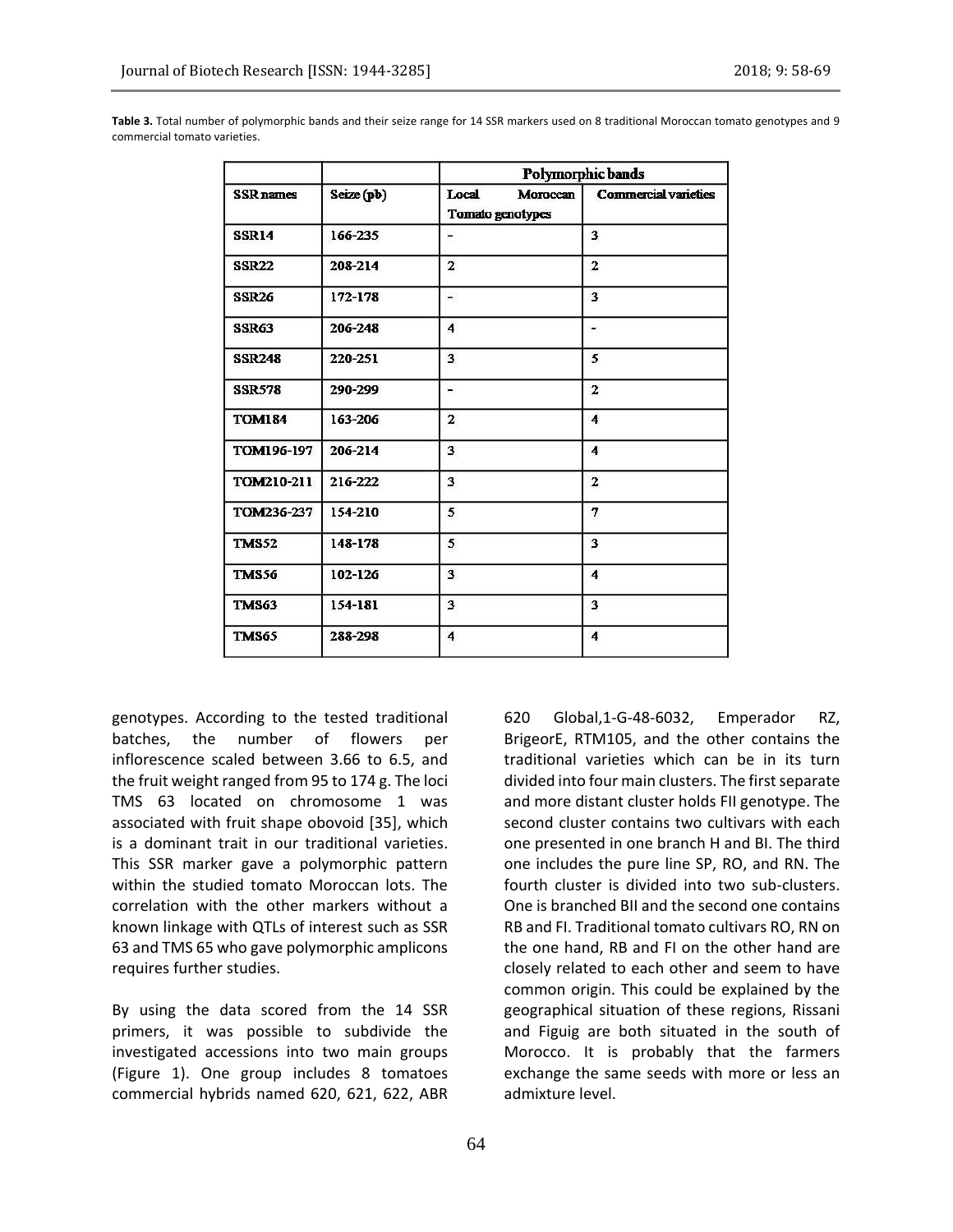

Figure 1. Dendrogram constructed from SSRs data showing relationship among the local Moroccan tomato genotypes and commercial tomato varieties based on Nei and Li (1979) distance and the unweighted pair group arithmetic method (UPGMA).

### **Electrical conductivity and dry weight**

Electrical conductivity (EC) gives an idea on the nutritional quality of a fruit as well as total dissolved solids and organic acids which contribute significantly to fruit's flavour. The EC was directly determined in the juice using a conductivity meter. Tomatoes of the different lots have higher EC. There is a significant difference ( $P \le 0.05$ ) between varieties tested. EC values ranged from 13.41 ns for RN to 16.48 ns for BII (Table 4). Other study showed that environmental conditions had greater influence on EC than the genetic component [36].

Tomato fruit dry weights (DW) are reported on Table 4. Dry matter corresponds mainly to 30% of soluble sugars (fructose and glucose) and about 25% to fibers [41]. DW values of all tested varieties were between 8.49 and 12.89 %. These values are well above those reported by other authors (4–7%) [37, 38, 39]. In Mediterranean conditions, the values of DW are high at the end of June [37], which was the date of our harvest. Some authors [40] have suggested that the increase in fruit DW observed in summer, which might be the result of a slight water stress that induced a decrease in fruit water content. The highest DW contents were found in RO with 12.89%.

# **Titrable acidity**

Tomato acidity is due to organic and inorganic acids. In fact, organic acids such as citric and malic acids constitute more than 10% of the dry matter. Acids and sugars contribute little to the nutritional value of tomatoes but play an important role in the flavour (acidity-sweetness). During maturation, organic acids can be converted into sugars resulting in a decrease in acidity and an increase in pH. Organic acids (weak acids) have a strong influence on the acidity but not on the pH value [42].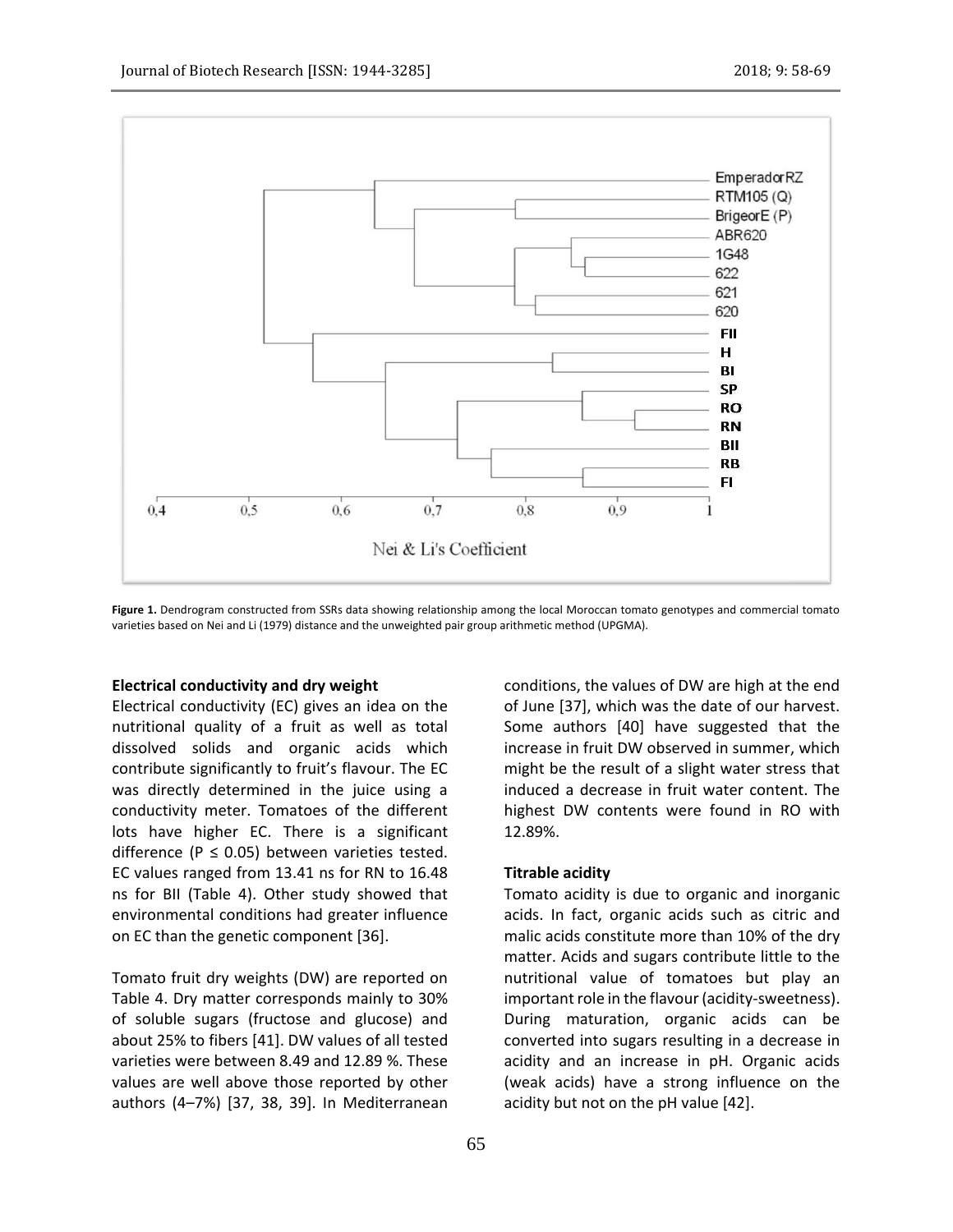| Genotypes | <b>Electrical</b><br>conductivity (ns) | weight<br>Dry<br>DW% | Titrable acidity<br>(g/100g citric acid) | pH                  | Total phenolic contents<br>(mg GAE/100g dry matter) |
|-----------|----------------------------------------|----------------------|------------------------------------------|---------------------|-----------------------------------------------------|
| <b>RB</b> | $13,64 \pm 0.5a$                       | $9.62 \pm 0.17a$     | $0.22 \pm 0.09a$                         | $4,51 \pm 0,08bc$   | $361,27 \pm 4,28b$                                  |
| F1        | $14,57 \pm 1,00ab$                     | $10.64 \pm 0.18$ a   | $0.46 \pm 0.42$ cde                      | $4,56 \pm 0,20$ cde | $421,82 \pm 6,45c$                                  |
| FII       | $13,49 \pm 0,51a$                      | $9.32 \pm 0.13a$     | $0.516 \pm 0.11e$                        | $4,37 \pm 0,05a$    | $669,71 \pm 34,14e$                                 |
| $\bf H$   | $14,82 \pm 0,94$ abc                   | $10.4 \pm 0.15a$     | $0.490 \pm 0,70$ de                      | $4,4 \pm 0,02$ ab   | 764,40±37,56f                                       |
| BI        | $15.21 \pm 0.43$ bcd                   | $8.49 \pm 0.25c$     | $0.4 \pm 0.11$ bc                        | $4.67 \pm 0.02$ de  | $276,34 \pm 30,68a$                                 |
| BП        | $16,48 \pm 0,86$ d                     | $10.51 \pm 0.08a$    | $0.517 \pm 0.09e$                        | $4,53 \pm 0,09$ bcd | $430,36 \pm 2,44c$                                  |
| SP        | $16,37 \pm 0,64$ d                     | $9.41 \pm 0.07a$     | $0.432 \pm 0.10$ cd                      | $4,78 \pm 0,02e$    | $435,23 \pm 32,46c$                                 |
| <b>RN</b> | $13,41 \pm 0,62a$                      | $9.46 \pm 0.10a$     | $0.35 \pm 0.35b$                         | $4.53 \pm 0.03$ bcd | $465,71 \pm 15,99c$                                 |
| <b>RO</b> | $15,28 \pm 1,15$ cd                    | $12.89 \pm 0.15b$    | $0.516 \pm 0.11a$                        | $4,64 \pm 0,08$ cde | 526,67 $\pm$ 34,14d                                 |

**Table 4.** Mean value of physic-chemical parameters evaluated in tomato fruits of traditional genotypes and one commercial variety (SP) used as a control.

Values with different letters are different at  $\alpha$  = 0.05

A significance variation was shown in the titrable acidity (TA) among the tested traditional tomato varieties. The TA ranged from 0.221 for RB to 0.517 g/100 g citric acid for BII genotype (Table 4). Acidity was also evaluated in fruit of 12 tomato genotypes and was reported that fruit acidity varied from 0.256 to 0.704 g/100 g [11]. In similar way, another study reported a variation in TA of fruits of the three processing and six fresh market tomato varieties. The TA values ranged from 0.748 to 0.889 g/100 g [43]. Citric acid contents were not location dependent but were variety dependent [44]. It was reported that higher fruit acidity was an advantage as it caused a lower incidence for fungal infection [45]. In this regard, FII, RO, BII, and H traditional genotypes that have a higher TA value around 0.490 - 0.517 g/100 g are suitable genotypes.

### **pH values**

In this study, tomato fruits of the traditional lots and the control were harvested at the same ripening stage of development. The pH of ripe tomatoes may exceed 4.5 [46]. In this investigation, pH of tomato fruits was significantly different among the tested varieties  $(P ≤ 0.05)$  and varied from 4.37 to 4.78 (Table 4). The pH value of FII was found to be the lowest compared to the pH values of all other traditional tomatoes. The control SP has the highest pH value. This variation seems to be genotypic dependent. The pH below 4.5 is a desirable trait because it halts proliferation of microorganisms and indicates a well quality maintenance [43, 45]. Moreover, high acid value is required for the best flavor.

### **Determination of total phenolic contents**

Phenolic compounds are natural antioxidants and are used like antibiotics and natural pesticides. They are found in plant tissues and act as pollinator attractants. In addition, they have a potential role as a defence mechanism against pathogens and injuries by insects [47].

Tomatoes are known as the most important suppliers of phenolic compounds with other nutrients in human diet [48]. Moreover, genetic factors and growing conditions may play an important role in the formation of phenolic compounds [49]. In this investigation, significantly higher levels of total phenolics were detected in H and FII local tomato genotypes with 764.40 and 669.71 mg GAE/ 100 g DW respectively ( $p < 0.05$ ). BI had lower phenolic contents (276.34 GAE/100 g DW). For the other genotypes, the total extractable phenolic concentrations were found within this range (Table 4). In a study reported on five tomato varieties showed that these values were much lower and ranged from 263.0 to 306.9 mg GAE/100 g DW [50]. In a comparative study, the values of phenolic varied as a function of genotype from 188 to 465 mg GAE/ 100 g DW [11]. The total phenol content has shown to be a very good parameter to distinguish traditional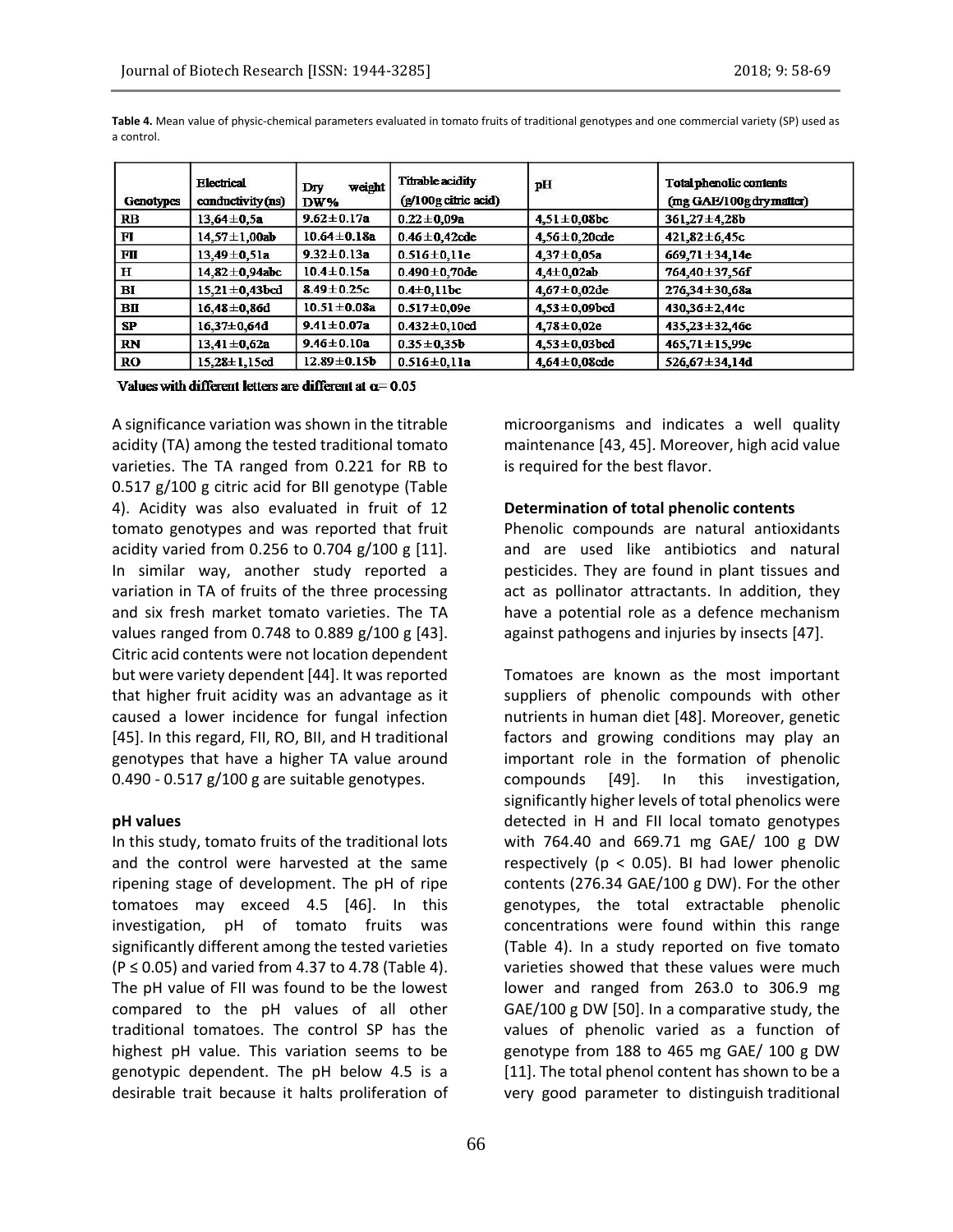

**Figure 2.** Dendrogram based on physic-chemical analysis of 8 traditional Moroccan tomato genotypes and one commercial variety Saint Pierre (SP).

varieties. It is interesting to note that these local Moroccan tomato genotypes have a high level of phenolic contents which could be useful for germplasm improvement programs.

To evaluate relationships within the traditional tomato varieties, the data scored from physicchemical composition were combined and used to construct a dendrogram (Figure 2). Two major groups were recognized within the traditional varieties. In the first group, we found that the genotypes H and FII formed a separate cluster and were concordant with the molecular marker data where FII genotype presented a separate and distant cluster. In the second group, six genotypes were clustered together including the commercial variety SP. In this group the genotypes were related to each other (Figure 2) despite their geographical situation, which suggested seed admixture since seed exchange and mixing was quite usual among the farmers.

# **Conclusions**

The current study describes for the first time a thoroughly characterization of Moroccan traditional tomato genotypes based on morphological, molecular, and physic-chemical traits. The results showed that traditional genotypes had several specific traits that could be relevant for their use in local markets as well as for crop improvement and breeding programs. The genotypes (H) and (FII) particularly merit considerable attention because of their phenols richness, high acidity, and low pH. However, for some traditional genotypes, a depuration is necessary to acquire a representative sample in order to increase the level of uniformity and to register these materials as genetic resources conservation in germplasm banks.

### **Acknowledgements**

This study was supported by the Moroccan– Belgian cooperation, Wallonia Brussels International project 2.9 and the Ministry of Education, Higher Education and Scientific Research in Morocco.

### **Reference**

- 1. Willcox JK, Catignani GL, Lazarus S. 2003. Tomatoes and cardiovascular health. Crit. Rev. Food Sci. Nutr. 43, 1–18.
- 2. MAPM : Ministère de l'Agriculture et de la Pêche Maritime, Maroc 2016.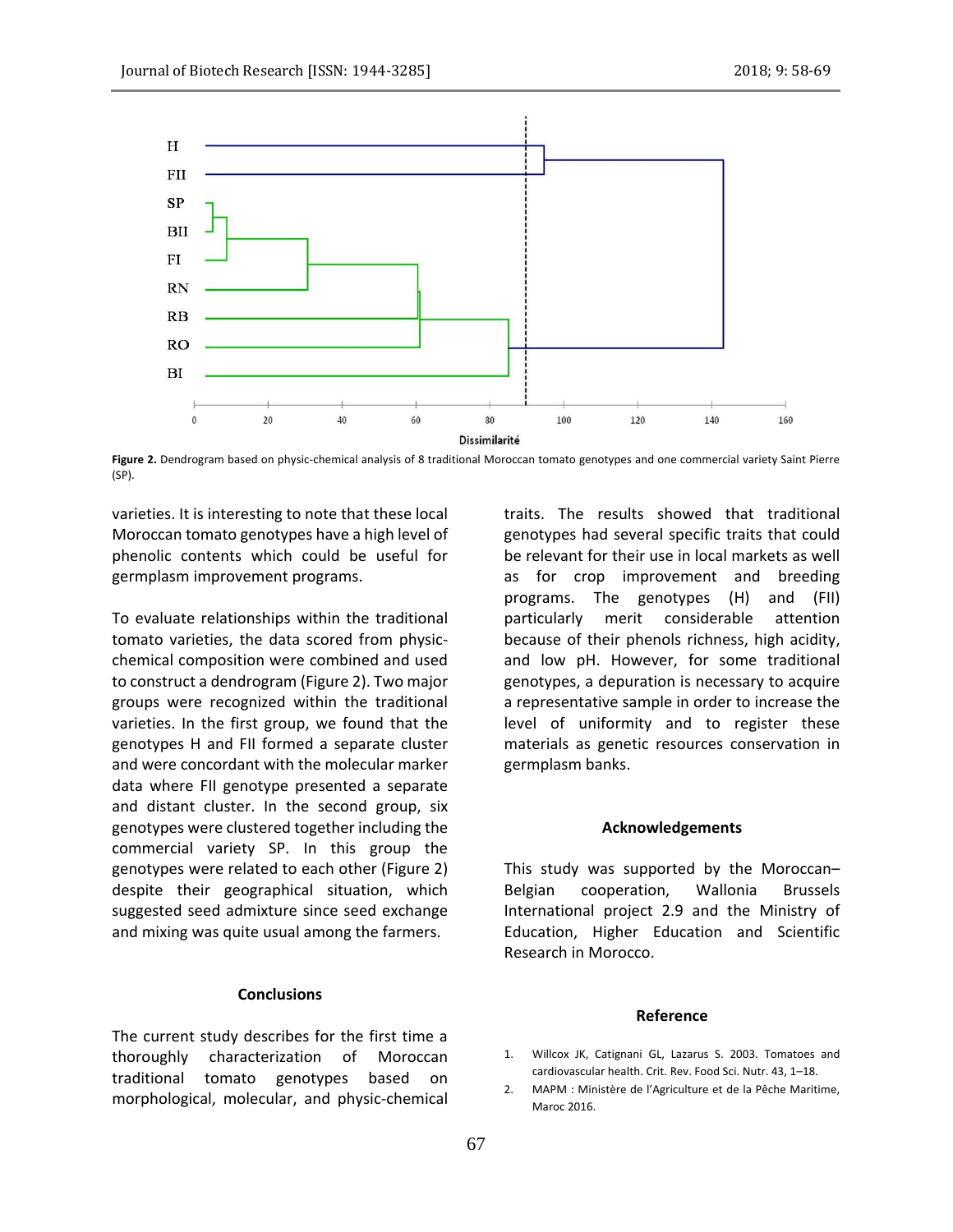- 3. Cebolla-Cornejo J, Roselló S, Nuez F. 2013. Phenotypic and genetic diversity of Spanish tomato landraces. Scientia Horticulturae 162: 150-164.
- 4. Casals J, Pascual L, Cañizares J, Cebolla-Cornejo J, Casañas F, Nuez F. 2011. The risks of success in quality vegetable markets: Possible genetic erosion in Marmande tomatoes (Solanum lycopersicum L.) and consumer dissatisfaction. Scientia Horticulturae 130: 78-84.
- 5. Cortés-Olmos C, Valcárce JV, Roselló J, Díez MJ, Cebolla-Cornejo J. 2015. Traditional Eastern Spanish varieties of tomato. Sci. Agric. 5: 420-431.
- 6. Newton A, Akar T, Baresel J, Bebeli P, Bettencourt E, Bladenopoulos K, Czembor J, Fasoula D, Katsiotis A, Koutis K. 2010. Cereal landraces for sustainable agriculture. a review.Agronomy for Sustainable Development. 30(2):237– 269.
- 7. Knapp S, Peralta E: The Tomato (Solanum lycopersicum L., Solanaceae) and Its Botanical Relatives The Tomato Genome, Compendium of Plant Genomes. Edited by Causse M, Viovannoni J, Bouzayen M, Zouine M. XII, 2016: 7-21.
- 8. Amraoui R, Addi M, Mingeot D, Elamrani A, Serghini Caid H, Mihamou A, Abid M. 2017. Genetic assessment of Moroccan tomato genotypes (Solanum lycopersicum L.) by using RAPD and SSR markers.
- 9. Spataro G and Negri V. 2013. The european seed legislation on conservation varieties: focus, implementation, present and future impact on landrace on farm conservation. Genetic Resources and Crop. Evolution. 60(8):2421–2430.
- 10. Hurtado M, Vilanova S, Plazas M, Gramazio P, Andújar I, Herraiz FJ, Castro A, Prohens J. 2014. Enhancing conservation and use of local vegetable landraces: the almagro eggplant (Solanum melongena l.) case study. Genetic Resources and Crop Evolution. 61(4):787–795.
- 11. George B, Kaur C, Khurdiya DS, Kapoor HC. 2004. Antioxidants in tomato (Lycopersium esculentum) as a function of genotype. Food Chemistry. 84 (2004) 45–51.
- 12. Kotíková Z, Lachman J, Hejtmánková A, Hejtmánková K. 2011. Determination of antioxidant activity and antioxidant content in tomato varieties and evaluation of mutual interactions between antioxidants. LWT – Food Sci. Technol. 44, 1703– 1710
- 13. Davies JN, Hobson GE. 1981. The constituent of tomato fruit – the influence of environment, nutrition and genotype. Crit Rev Food Sci Nutr. 15:205-280.
- 14. Dumas Y, Dadomo M, DiLucca G, Grolier P. 2003. Effects of environmental factors and agricultural techniques on antioxidant content of tomatoes. J Sci Food Agric. 83:369- 382.
- 15. Klepacka J, Gujska E, Michalak J. 2011. Phenolic compounds as cultivar- and variety-distinguishing factors in some plant products. Plant Food Hum Nutr. 66:64-69.
- 16. Beato VM, Orgaz F, Mansilla F, Montaño A (2011) Changes in phenolic compounds in garlic (Allium sativum L.) owing to the cultivar and location of growth. Plant Food Hum Nutr 66: 218- 223.
- 17. Darwin S.C, Knapp S, Peralta I. E. 2003. Taxonomy of tomatoes in the galápagos islands: native and introduced

species of solanum section lycopersicon (solanaceae). Systematics and Biodiversity. 1(1):29–53.

- 18. Suliman-Pollatschek S, Kashkush K, Shats H, Hillel J, Lavi U. 2002. Generation and mapping of AFLP, SSRs and SNPS in Lycopersicon esculentum. Cellular and Molecular Biology Letters. 7(2A):583–598.
- 19. He C, Poysa V, Yu K. 2003. Development and characterization of simple sequence repeat (ssr) markers and their use in determining relationships among Lycopersicon esculentum cultivars. Theoretical and Applied Genetics. 106(2):363–373.
- 20. Nei M, Li WH. 1979. Mathematical model for studying genetic variation in terms of restriction endonucleases. Proc. Natl Acad. Sci. U.S.A. 76: 5269–5273.
- 21. Sneath PHA, Sokal RR. 1973. In: Numerical Taxonomy-The principles and practice of numerical classification. Freeman WH, Company, San Francisco, California. USA. pp. 230-234.
- 22. AOAC: Titratable acidity of fruit products. In Official Methods of Analysis of AOAC International, Vol 2 (P. Cunniff, ed.) 1999: pp. 10–11. Association of Official Analytical Chemists, Gaithersburg, MD.
- 23. Elfalleh W, Nizar Nasri N, Marzougui N, Thabti I, M'rabe T A,Yahya Y, Lachiheb B, Guasmi F, Ferchichi A. 2009. Physicochemical properties and DPPH-ABTS scavenging activity of some local pomegranate (Punica granatum) ecotypes. International Journal of Food Sciences and Nutrition. 60(S2): 197-210.
- 24. Chime A O, Aiwansoba R O, Eze C J, Osawaru M E, Ogwu M C. 2017. Phenotypic characterization of tomato Solanum lycopersicum L. cultivars from Southern Nigeria using morphology. Malaya Journal of Biosciences. 4(1):30-38.
- 25. Terzopoulos P, Bebeli, P. (2010). Phenotypic diversity in greek tomato (Solanum lycopersicum l.) landraces. Scientia horticulturae. 126(2):138–144.
- 26. Van Berloo R, Zhu A, Ursem R, Verbakel H, Gort G, van Eeuwijk F A. (2008). Diversity and linkage disequilibrium analysis within a selected set of cultivated tomatoes. Theoretical and Applied Genetics. 117(1):89–101.
- 27. Bota J, Conesa M.À, Ochogavia J.M, Medrano H, Francis DM, Cifre J. 2014. Characterization of a landrace collection for Tomàtiga de Ramellet (Solanum lycopersicum L.) from the Balearic Islands. Genetic Resources and Crop Evolution. 61: 1131-1146.
- 28. Ali Q, Erkan M, Jan I. 2017. Morphological and agronomic characterization of tomato under field conditions. Pure Appl. Biol. 6(3): 1021-1029.
- 29. Brewer MT, Moyseenko JB, Antonio J, Monforte AJ, Esther van der Knaap E. 2007. Morphological variation in tomato: a comprehensive study of quantitative trait loci controlling fruit shape and development. Journal of Experimental Botany. Vol. 58, No. 6, pp. 1339–1349.
- 30. Mazzucato A, Ficcadenti, N, Caioni M, Mosconi P, Piccinini E, Reddy Sanampudi VR, Sestili S, Ferrari V. 2010. Genetic diversity and distinctiveness in tomato (Solanum lycopersicum L.) landraces: the Italian case study of "A pera Abruzzese". Scientia Horticulturae. 125: 55-62.
- 31. Xu J, Ranc N, Muños S, Rolland S, Bouchet J-P, Desplat N, Le Paslier M.-C, Liang Y, Brunel D, Causse M. 2013. Phenotypic